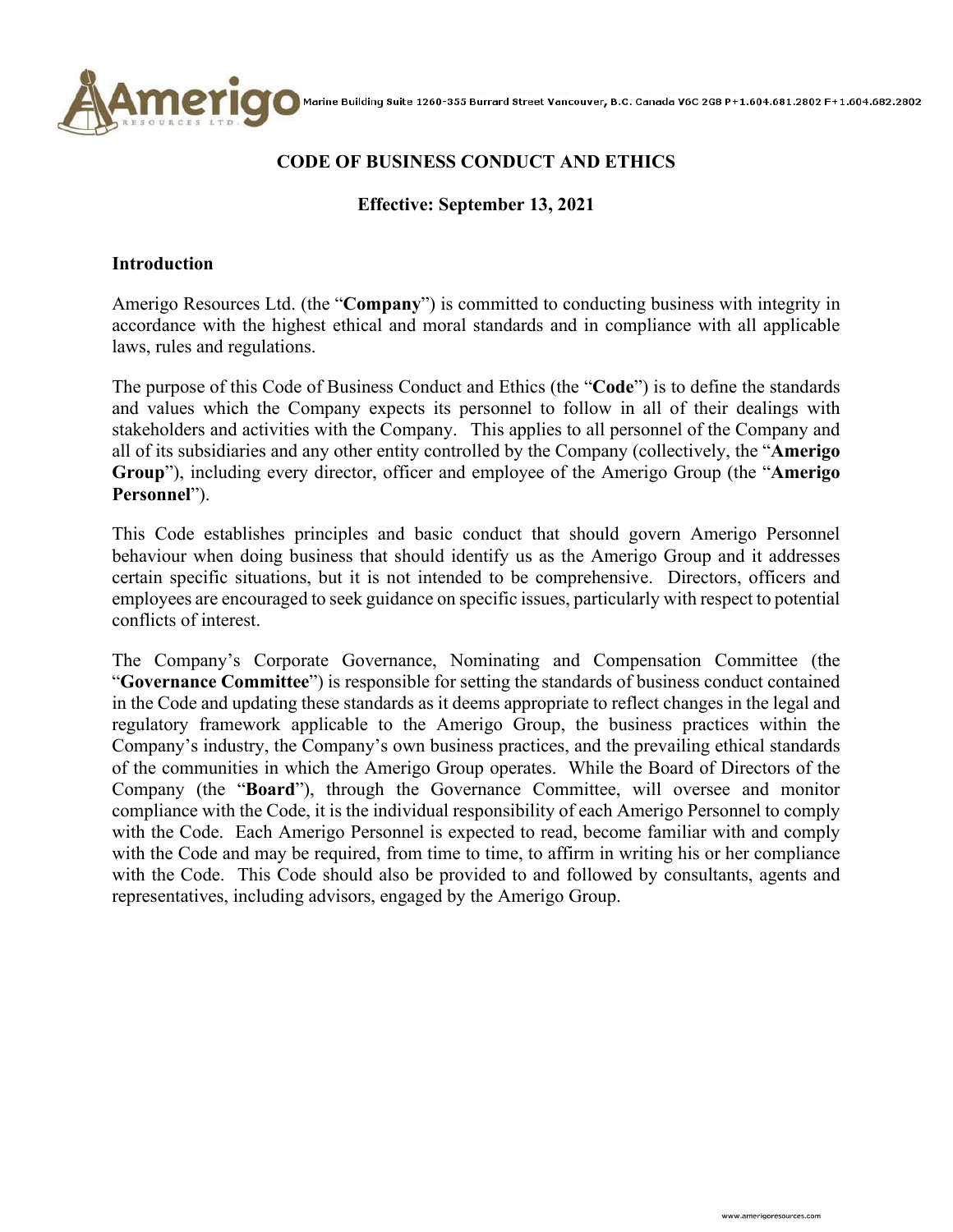

All Amerigo Personnel must:

1. **Guiding Principles**

- (a) act honestly and in good faith with a view to the best interests of the Amerigo Group;
- (b) exercise due care, diligence and skill in fulfilling the functions of their position;
- (c) avoid conflicts of interest between work and personal affairs;
- (d) exercise the powers attached to their employment, engagement or other relationship with the Company and use the assets of the Amerigo Group for the purposes for which they were intended;
- (e) demonstrate honesty, truthfulness, respectfulness and integrity in all business dealings and interactions with the Amerigo Group's shareholders, customers, suppliers, competitors and other employees; and
- (f) act in accordance with all applicable laws and regulations, adhere to the ethical standards set out in the Code and follow the Company's policies and procedures. For certainty, if any applicable law conflicts with a policy in this Code, Amerigo Personnel must comply with the applicable law. If a local custom or policy conflicts with this Code, Amerigo Personnel must consult with the Governance Committee and comply with this Code, unless a waiver is obtained pursuant to this Code.

#### 2. **Basic Obligations**

All Amerigo Personnel are responsible to: (i) become familiar with, and conduct Amerigo Group business in compliance with applicable laws, rules and regulations and this Code; (ii) treat all Amerigo Group employees, stakeholders and business partners in an honest and fair manner; (iii) avoid situations where their personal interests are, or appear to be, in conflict with the Company interests; and (iv) safeguard and properly use the Amerigo Group's proprietary and confidential information, assets and resources, as well as those of the Amerigo Group's stakeholders and business partners.

Certain of the Amerigo Group's policies are complemented by specific responsibilities set forth in documents such as the Insider Trading Policy, the Corporate Disclosure Policy and the Anti-Bribery and Anti-Corruption Policy. Those policies should be separately consulted by Amerigo Personnel and are not incorporated by reference into this Code. For copies of those policies, please consult the Company's website. Kim Thomas, Corporate Secretary of the Company, or her successor, shall be responsible for ensuring all of such policies are kept updated at all times on the Company's website. For those wishing to communicate in the Spanish language, questions may also be directed to Aurora Davidson, President and Chief Executive Officer of the Company.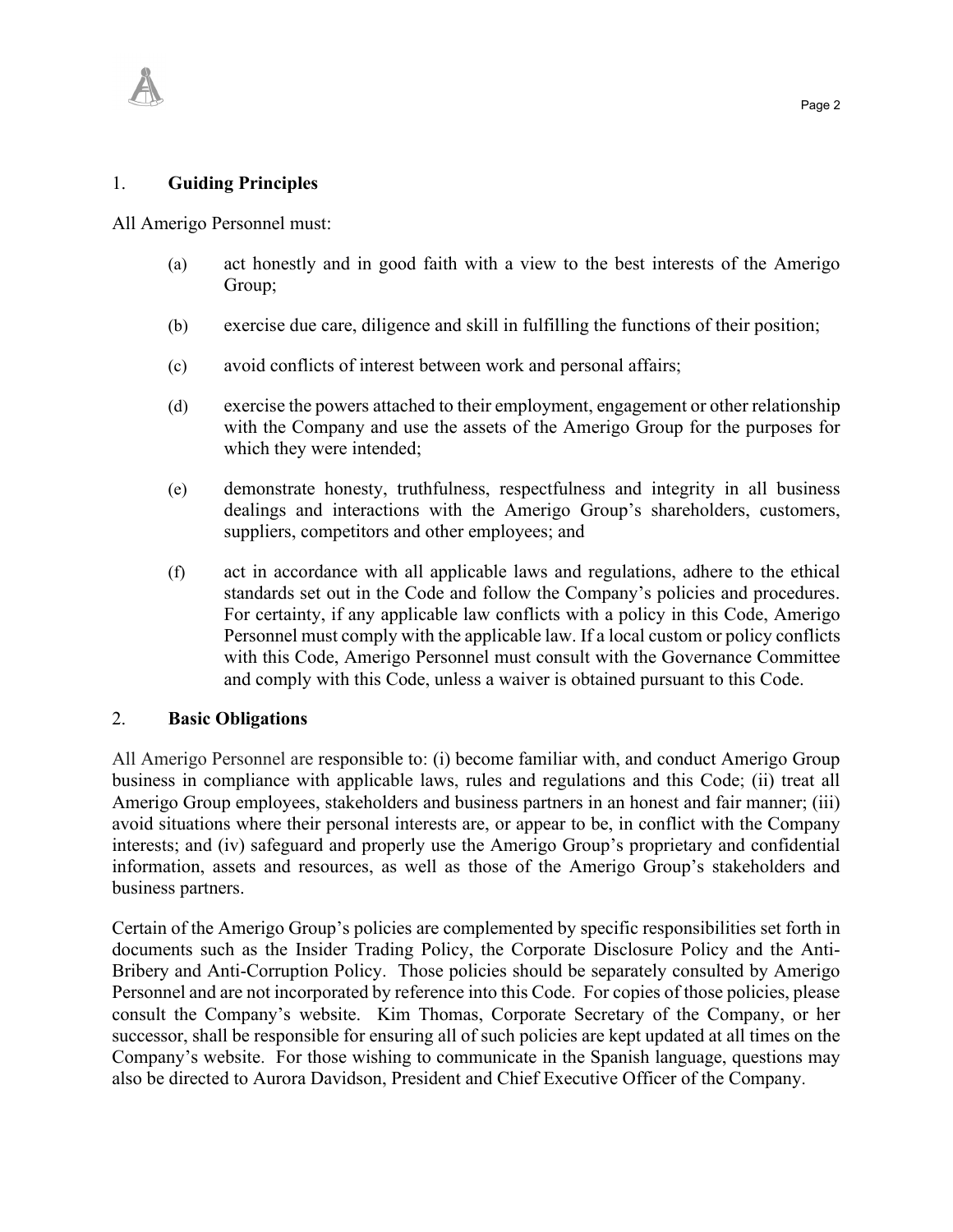

# 3. **Compliance with All Laws, Rules and Regulations**

The Amerigo Group is committed to compliance with all laws, rules and regulations, including laws and regulations applicable to the Company's securities and trading in such securities, as well as any rules promulgated by any exchange on which the Company's shares are listed. All Amerigo Personnel are expected to comply with the applicable laws, rules and regulations of Canada and Chile and applicable stock exchange rules, including without limitation, mining and environmental laws and regulations. No Amerigo Personnel is ever expected to commit or condone an illegal act, or to instruct other Amerigo Personnel to do so on behalf of the Amerigo Group. Each Amerigo Personnel is reminded that the law takes precedence in cases where there may be a conflict between the law and traditional or industry practices.

As described in the Amerigo Group's Anti-Bribery and Anti-Corruption Policy, the Amerigo Group has zero tolerance for bribery and corruption. This means that we are all prohibited from offering, paying, loaning or otherwise disbursing any Amerigo Group funds or assets, or accepting any funds, assets or other benefit as a bribe, a kickback or otherwise designed, or that appears designed, to influence or compromise the conduct of the recipient. A bribe is a payment, gift or other benefit offered or accepted to influence a business transaction, for example by assisting in obtaining or retaining business or securing one or more special concessions. A kickback is a personal payment or other benefit designed to influence, or resulting from, a business transaction.

The laws in Canada and Chile also prohibit all of us from offering or authorizing a bribe to any foreign government, foreign public agency or enterprise, public international organization, foreign public official, foreign political party or foreign political party official or candidate.

If you are asked to make a payment on the Amerigo Group's behalf, you must always be mindful of what the payment is for and whether the amount requested is proportionate to the goods or services provided. If you receive a demand for, or an offer of any bribe, kickback or other improper payment, in any form, you have a duty to reject it and immediately report it to your manager/supervisor.

# 4. **Conflicts of Interest**

No Amerigo Personnel should engage in any activity, practice or act which conflicts with the interests of the Amerigo Group. A conflict of interest occurs when a director, officer or employee places or finds himself/herself in a position where his private interests conflict with the interests of the Amerigo Group or have an adverse effect on the employee's motivation or the proper performance of their job.

Examples of such conflicts could include, but are not limited to:

- (a) accepting outside employment with, or accepting personal payments from, any organization which does business with the Amerigo Group;
- (b) accepting or giving gifts of more than Cdn\$100 to or from vendors or clients of the Amerigo Group;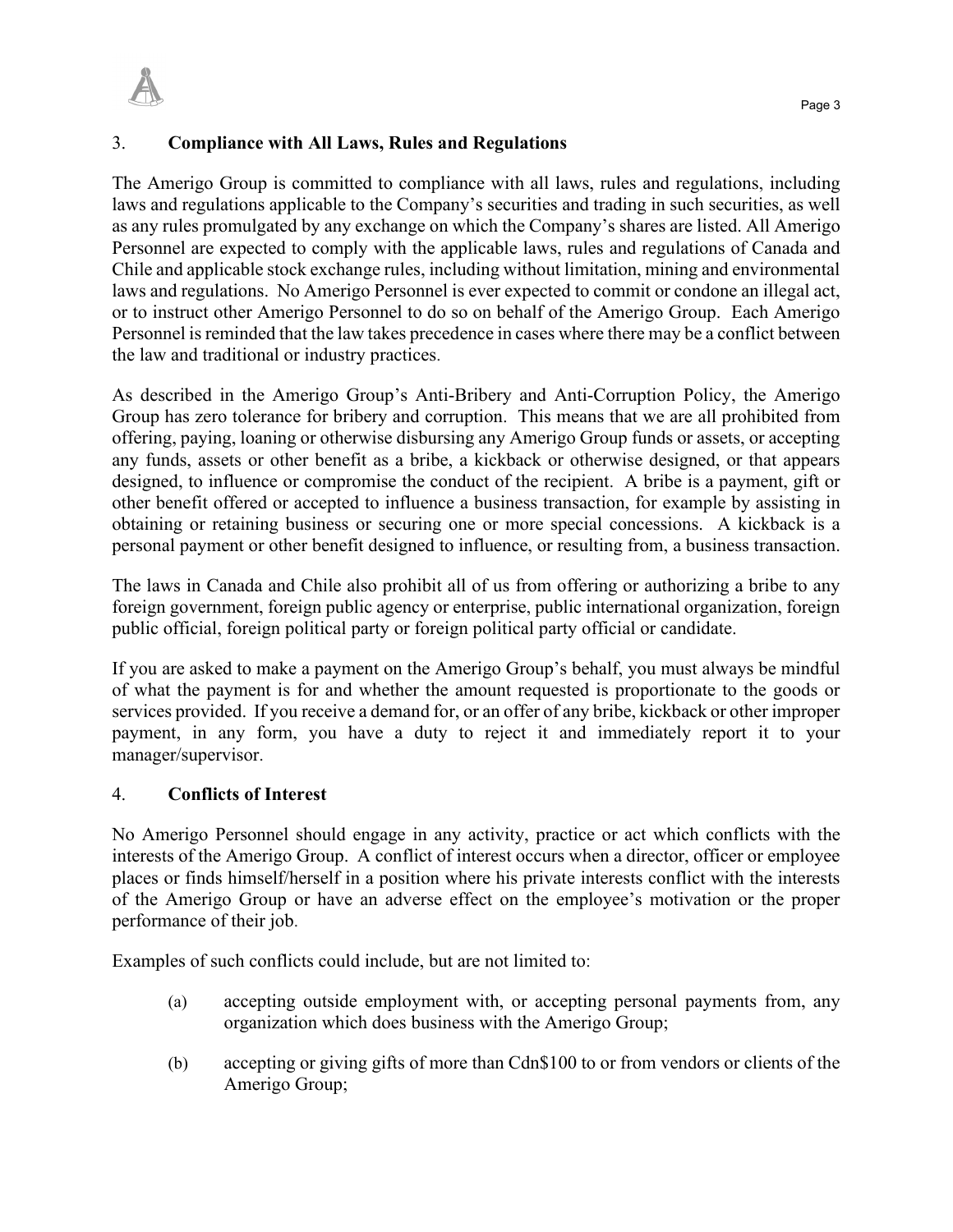- (c) competing with the Amerigo Group for the purchase or sale of property, services or other interests or taking personal advantage of an opportunity in which the Amerigo Group has an interest;
- (d) personally having immediate family members who have a financial interest in a firm which does business with the Amerigo Group; and
- (e) having an interest in a transaction involving the Amerigo Group or a customer, business partner or supplier (not including routine investments in publicly traded companies).

Amerigo Personnel must not place themselves or remain in a position in which their private interests conflict with the interests of the Amerigo Group.

If the Amerigo Group determines that an employee's outside work interferes with performance or the ability to meet the requirements of the Amerigo Group, as they are modified from time to time, the employee may be asked to terminate the outside employment if he or she wishes to remain employed by the Amerigo Group. To protect the interests of both the employees and the Amerigo Group, any such outside work or other activity that involves potential or apparent conflicts of interest may be undertaken only after disclosure to the Amerigo Group by the employee and review and approval by management. Whether or not a conflict of interest exists or will exist can be unclear. If any questions arise regarding a potential conflict of interest, consult with your manager/supervisor.

# 5. **Confidentiality**

"Confidential Information" is any information obtained or developed in the Amerigo Group's business that has not been made public by the Company through designated spokespersons or publicly disclosed documents. Amerigo Personnel may have access to sensitive corporate or financial information that constitutes Confidential Information (including, but not limited to, unpublished financial statements and production information, financial data or forecasts, technical information, plans for acquisitions, dispositions or mergers, expansion plans, strategies, important contracts, changes in administration or other corporate developments), and all Amerigo Personnel are required to maintain and protect the confidentiality of such Confidential Information entrusted to them. Release of such Confidential Information may be harmful to the Amerigo Group, other Amerigo Personnel, suppliers and customers, and in some cases it may be illegal. Amerigo Personnel must use extreme care when dealing with Confidential Information to ensure that such information not be released to anyone inside or outside of the Amerigo Group who is not authorized or legally entitled to receive it. Treatment of Confidential Information must be in accordance with the Company's Corporate Disclosure Policy and the Company's Insider Trading Policy.

The foregoing obligations of confidentiality are subject to applicable whistleblower laws, which protect the right of Amerigo Personnel to provide information to governmental and regulatory authorities. Notwithstanding any other provision of this Code, any other Amerigo Group policy or any agreement relating to Amerigo Personnel, Amerigo Personnel are not required to seek the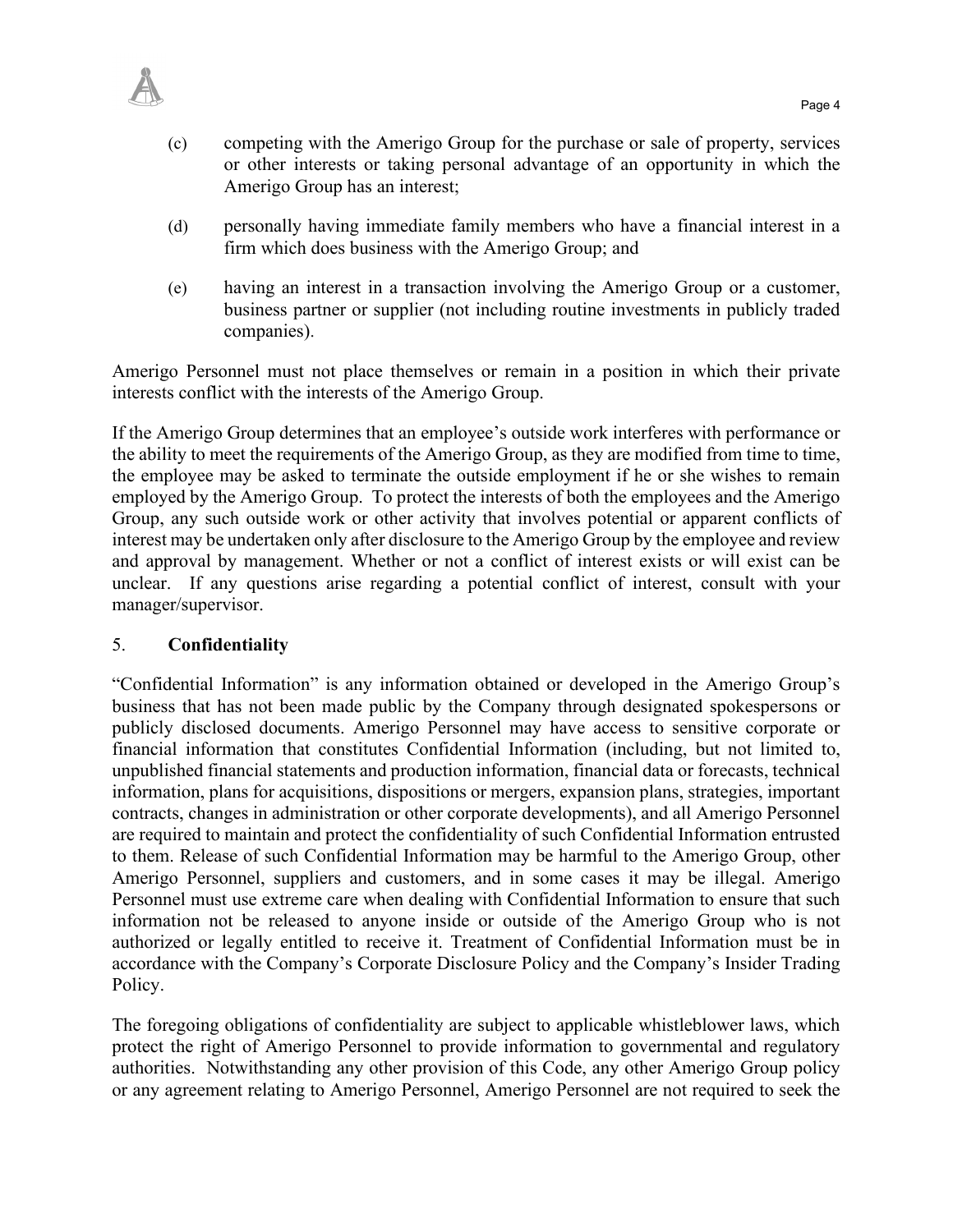

Amerigo Group's permission or notify the Amerigo Group of any communications made in compliance with applicable whistleblower laws, and the Amerigo Group will not consider such communications to violate this or any other Amerigo Group policy or any agreement between the Amerigo Personnel and the Amerigo Group.

### 6. **Fair Dealing**

Amerigo Personnel are required to deal fairly with the Amerigo Group's customers, suppliers, competitors and other employees in a business-like manner, free from discriminatory practices, including harassment. The Company believes that fair competition is fundamental to the continuation of the free enterprise system. The Amerigo Group complies with and supports laws that prohibit restraints of trade, unfair practices, or abuse of economic power. Amerigo Personnel must not enter into arrangements that unlawfully restrict the Amerigo Group's ability to compete with other businesses, or the ability of any other business to compete with the Amerigo Group. Amerigo Personnel are also prohibited from entering or discussing any unlawful arrangement that may result in unfair business practices or anticompetitive behaviour. The Company will make full, fair, accurate, timely and understandable disclosure in periodic reports and documents required to be filed by the Company under applicable securities laws in accordance with the Company's Corporate Disclosure Policy and Insider Trading Policy.

#### 7. **Insider Trading**

The Company encourages all Amerigo Personnel to become shareholders of the Company on a long-term investment basis. However, management, employees, members of the Board of Directors and others who are in a "special relationship" with the Company from time to time, may become aware of corporate developments or plans which may affect the value of the Company's shares ("inside information") before these developments or plans are made public. All Amerigo Personnel or contractors with knowledge of undisclosed material information and who are in a "special relationship" with the Company are prohibited from buying, selling or otherwise acquiring any securities of the Company or any other entity whose price would be affected by the disclosure of the undisclosed material information ("insider trading") or from communicating any undisclosed material information to any other individual or entity, whether inside or outside of the Company, other than in the necessary course of business ("insider tipping").

In order to avoid civil and criminal insider trading violations, the Company has established an Insider Trading Policy. Any Amerigo Personnel or contractor that engages in insider trading or tipping is subject to personal liability and criminal prosecution. If you do communicate any undisclosed material information in the necessary course of business, you have a duty to inform the individual or entity to whom you are disclosing that the individual or entity must not further disclose the information to any other individual or entity and must not engage in any insider trading or tipping. As a prerequisite and condition of employment, all employees and officers of the Amerigo Group must sign an acknowledgment by which they agree to adhere to the Insider Trading Policy.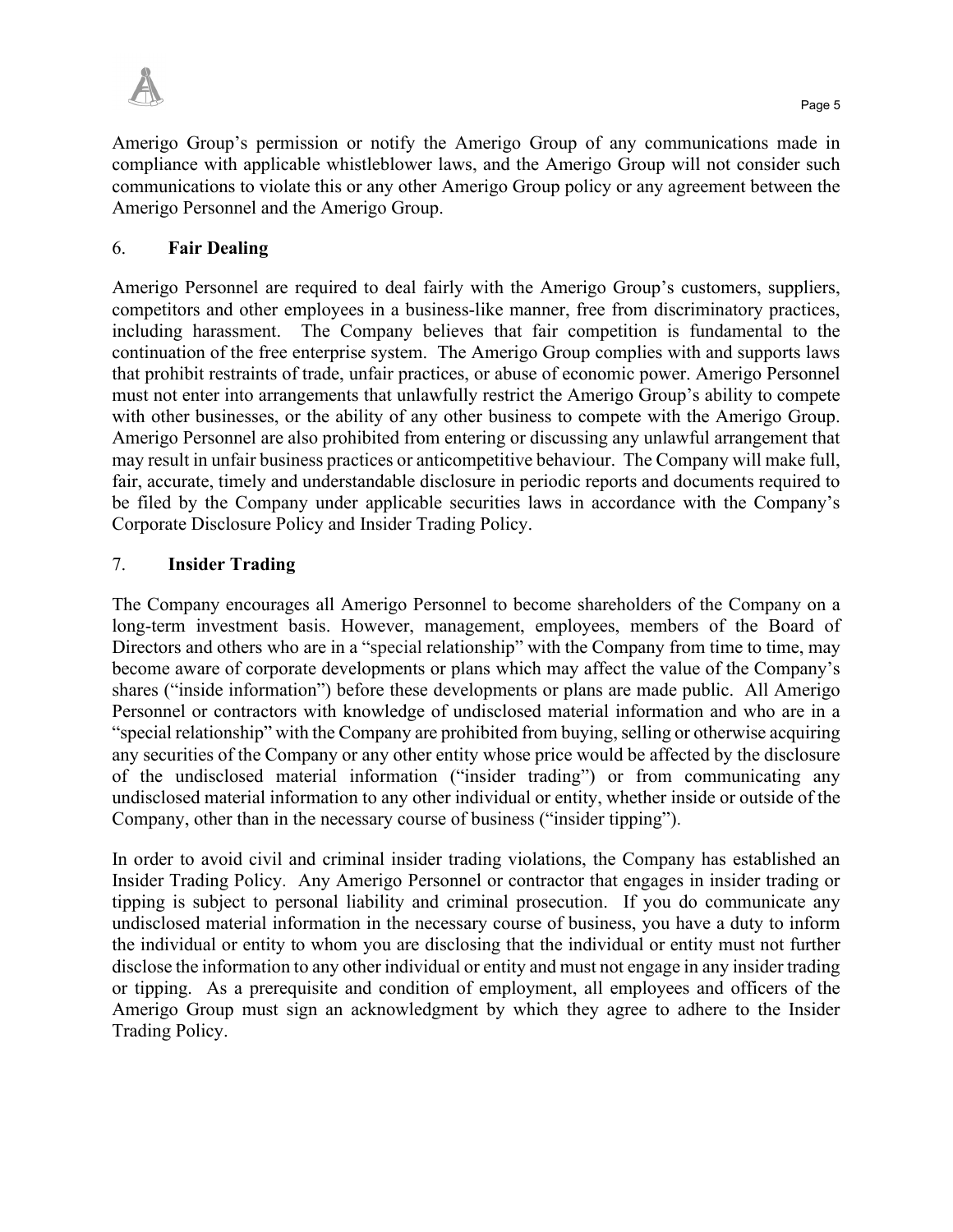

### 8. **Use of Email and Internet Services**

Email and internet services are provided by the Amerigo Group to assist Amerigo Personnel in carrying out their work. Incidental and occasional personal use is permitted, but never for personal gain or any improper purpose. Amerigo Personnel may not access, send or download any information that could be insulting or offensive to another person, such as sexually explicit messages, cartoons, jokes, unwelcome propositions, derogatory messages based on racial or ethnic characteristics or any other messages that could reasonably be viewed as harassment.

Messages (including voicemail) and computer information sent, received or created by Amerigo Personnel are considered Amerigo Group property and Amerigo Personnel should recognize that these messages and information are not "private". Unless prohibited by law, the Amerigo Group reserves the right to access and disclose those messages and information as necessary for its business purposes. Amerigo Personnel should use good judgment and not access, send messages or store any information that they would not want to be seen or heard by others.

### 9. **Use of Amerigo Group Resources**

All Amerigo Personnel are to safeguard and use the Amerigo Group's resources for legitimate Amerigo Group business purposes only. The Amerigo Group and all Amerigo Personnel will take steps to prevent theft, carelessness and any manner of significant waste that has a direct impact on the Amerigo Group's profitability. Any suspect incident of fraud, theft or other irregularity should be reported immediately to the suspect's supervisor for investigation. Amerigo Group equipment should not be used for non-Amerigo Group business, other than incidental personal use; other use requires pre-approval by an immediate supervisor.

The obligation of Amerigo Personnel to protect the Amerigo Group's assets includes the protection of its proprietary information. Proprietary information includes: operational results; engineering plans and designs; geological prospects and interpretations; databases and records; business, marketing and corporate development plans; salary information; intellectual property and any unpublished financial or technical data and reports. Unauthorized use or distribution of this information is a violation of this Code. It may also be illegal and result in civil or criminal penalties. The obligation to preserve the confidentiality of proprietary information continues even after Amerigo Personnel cease to have a relationship with the Amerigo Group. See "Confidentiality".

#### 10. **Financial Records and Internal Controls**

As a public company, the Company is required to record and publicly report all internal and external financial records in compliance with International Financial Reporting Standards. Furthermore, the Amerigo Group's records serve as the means and evidence of the management of the Amerigo Group's business, as the measure of the Amerigo Group's fulfillment of its obligations to shareholders, employees, suppliers and others, and of the Amerigo Group's compliance with tax, financial, and other reporting requirements.

Directors, officers, shareholders and other stakeholders of the Amerigo Group cannot make informed decisions about the Amerigo Group if its records and business information contains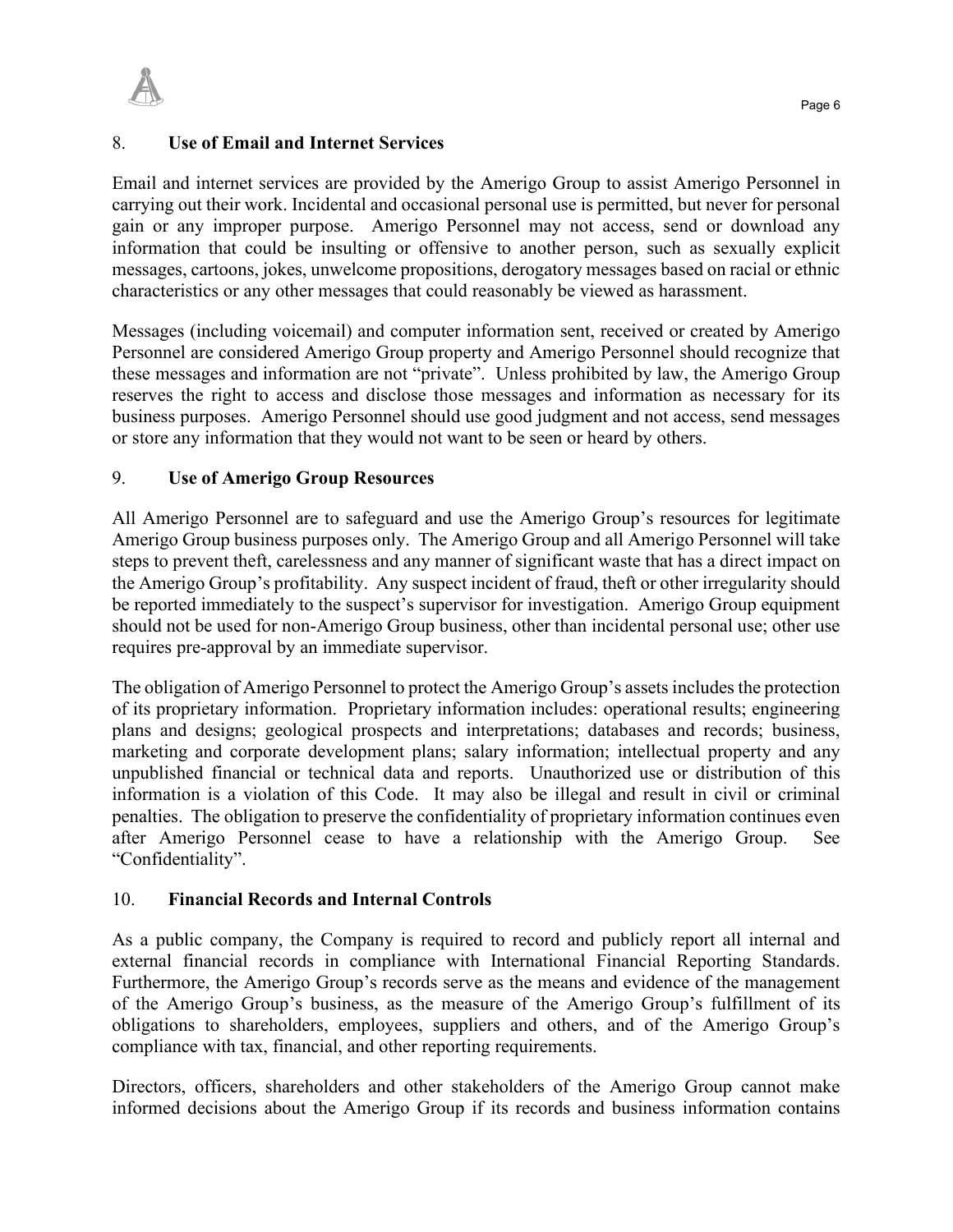

material errors, omissions, falsifications or misleading statements. Therefore, all Amerigo Personnel involved in collecting, drafting, gathering, processing or recording such information are responsible for its integrity and shall ensure, to the best of their ability, that all entries, books, records and accounts of the Amerigo Group accurately and fairly reflect the Amerigo Group's operations and transactions. Accounting, financial and legal documents and records of the Amerigo Group shall not be destroyed without the prior consent of the Chief Executive Officer or the Chief Financial Officer, as appropriate.

# 11. **Health and Safety**

The Amerigo Group is committed to making the work environment safe, secure and healthy for its employees and others. The Amerigo Group complies with all applicable laws and regulations relating to safety and health in the workplace. We expect each Amerigo Personnel to promote a positive working environment for all. All Amerigo Personnel are expected to consult and comply with all Amerigo Group rules regarding workplace conduct and safety. All Amerigo Personnel should immediately report any unsafe or hazardous conditions or materials, injuries, and accidents connected with our business and any activity that compromises Amerigo Group security to their supervisor. All Amerigo Personnel must not work under the influence of any substances that would impair the safety of others or themselves. All threats or acts of physical violence or physical or verbal intimidation are prohibited.

# 12. **Respect for Our Employees**

The Amerigo Group's employment decisions will be based on reasons related to our business, such as job performance, individual skills and talents, and other business-related factors. Amerigo Group policy requires adherence to all national, provincial or other local employment laws. In addition to any other requirements of applicable laws in a particular jurisdiction, Amerigo Group policy prohibits discrimination in any aspect of employment based on race, color, religion, sex, sexual orientation, national origin, disability or age, within the meaning of applicable laws.

# 13. **Abusive or Harassing Conduct Prohibited**

The Amerigo Group prohibits abusive or harassing conduct by Amerigo Personnel toward others, such as unwelcome sexual advances, comments based on ethnicity, religion or race, or other non-business, personal comments or conduct that make others uncomfortable in their employment with us. We encourage and expect Amerigo Personnel to report harassment or other inappropriate conduct as soon as it occurs.

# 14. **Privacy**

The Amerigo Group, and companies and individuals authorized by the Amerigo Group, collect and maintain personal information that relates to your employment, including compensation, medical and benefit information. The Amerigo Group follows procedures to protect information wherever it is stored or processed, and access to your personal information is restricted. Your personal information will only be released to outside parties in accordance with the Amerigo Group's policies and applicable legal requirements. Employees, officers and directors who have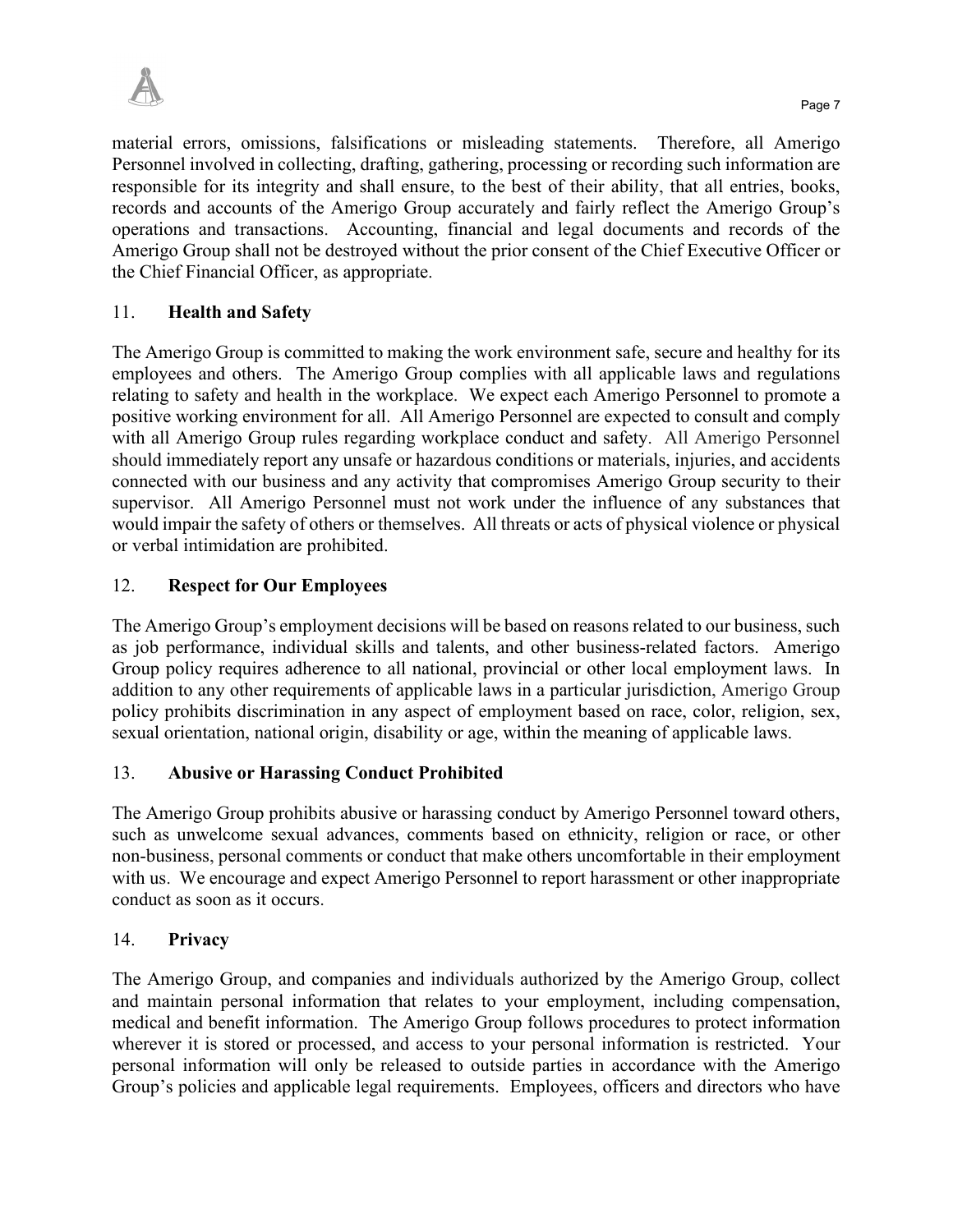access to personal information must ensure that personal information is not disclosed in violation of the Amerigo Group's policies or practices, including the Amerigo Group's Privacy Policy.

# 15. **Protection of the Environment and Community Relations**

The Amerigo Group is committed to conducting its business in a manner that protects the environment, preserves resources and ensures sustainable development. Each employee is expected to be alert to environmental issues and has a responsibility to work in an environmentally responsible manner.

The Amerigo Group is also committed to conducting its business responsibly with the communities in the areas where it operates, and to making a positive contribution to the well-being and development of said communities. Amerigo Personnel shall reflect this commitment in their everyday dealings, and respect the different cultures and the dignity and rights of individuals in all countries where the Amerigo Group carries out its activities.

# 16. **Consultants and Contractors**

Consultants and contractors retained by the Amerigo Group are expected to conduct themselves in accordance with the principles of this Code in their activities relating to the Amerigo Group. It is the responsibility of Amerigo Personnel retaining a consultant or contractor to ensure that they are aware of the contents of this Code and that the consultant or contractor agrees to abide by its provisions in its dealings with and on behalf of the Amerigo Group.

# 17. **Reporting**

All Amerigo Personnel should promptly report:

- (a) any concerns related to the Amerigo Group's accounting, internal controls or auditing matters pursuant to the Company's Whistleblower Policy; and
- (b) all other violations of the Code to the Governance Committee. The Governance Committee shall cause an investigation of any reported violations and shall oversee an appropriate response, including corrective action and preventative measures where required provided that the Governance Committee may refer the investigation to the Audit Committee where appropriate. Amerigo Personnel are expected to cooperate with such investigation. Any Amerigo Personnel who violates the Code shall face appropriate, case specific, disciplinary action, which may include termination and, in appropriate cases, civil action or reference for criminal prosecution. Failure to report a known violation of the Code is itself a violation of the Code.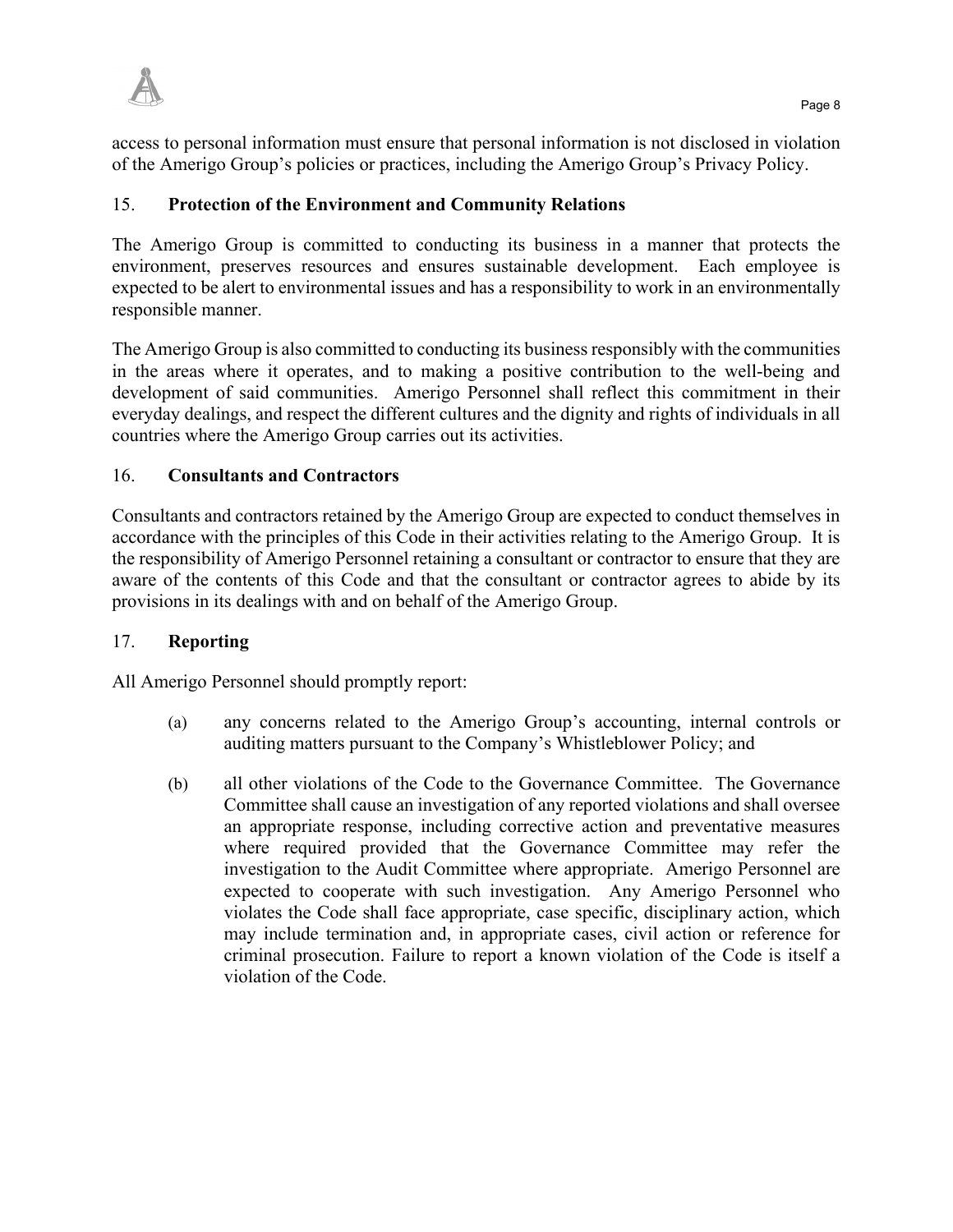The following is the contact information for each member of the Governance Committee:

| George Ireland    | Tel: (617) 424-9900 or gireland@grfunds.com  |
|-------------------|----------------------------------------------|
| Dr. Robert Gayton | Tel: (604) 307-8558 or drbob73@hotmail.com   |
| Alberto Salas     | Tel: 011-562-820-7013 or $asalas@inacap$ .cl |

The Company prohibits any director, officer or employee from retaliating or taking adverse action against anyone who raises, in good faith, suspected conduct violations or helping to resolve a conduct concern. Any individual who has been found to have engaged in retaliation against an Amerigo Group director, officer or employee for raising, in good faith, a conduct concern or for participating in the investigation of such a concern may be subject to discipline, up to and including termination of employment or other business relationships. If any individual believes that he or she has been subjected to such retaliation, that person is encouraged to report the situation as soon as possible to a member of the Governance Committee.

The Code encourages all Amerigo Personnel to seek guidance when unsure about the best course of action in a particular situation.

#### 18. **Waivers and Amendments**

Requests for waivers from this Code must be delivered to the Governance Committee or a delegate of the Governance Committee, together with all relevant facts and circumstances. Waivers with respect to directors and executive officers may only be granted by the Board. Waivers with respect to other officers or non-officer employees of the Amerigo Group may be granted by the Governance Committee or its delegate. Amerigo Personnel to whom a waiver is granted accepts that public disclosure of the granting of any such waiver may be required by applicable securities laws, regulations, policies or guidelines, including those of a stock exchange on which the Company's stock may be listed.

#### 19. **Communication and Enforcement**

All Amerigo Personnel will be provided with a copy of this Code and will be directed to review same and confirm by their execution and delivery of an acknowledgement in substantially the form attached hereto as Schedule [A](#page-9-0) of their review of this Code and their agreement to comply with the obligations and restrictions of this Code. This Code will be circulated to all Amerigo Personnel whenever changes are made.

Upon determination that an Amerigo Personnel has violated this Code, the Company will take such preventative or disciplinary action as it deems appropriate, including, but not limited to, reassignment, demotion, dismissal and, in the event of criminal conduct or other serious violations of the law, notification of appropriate governmental authorities. Appropriate action may also be taken to deter any future Code violations.